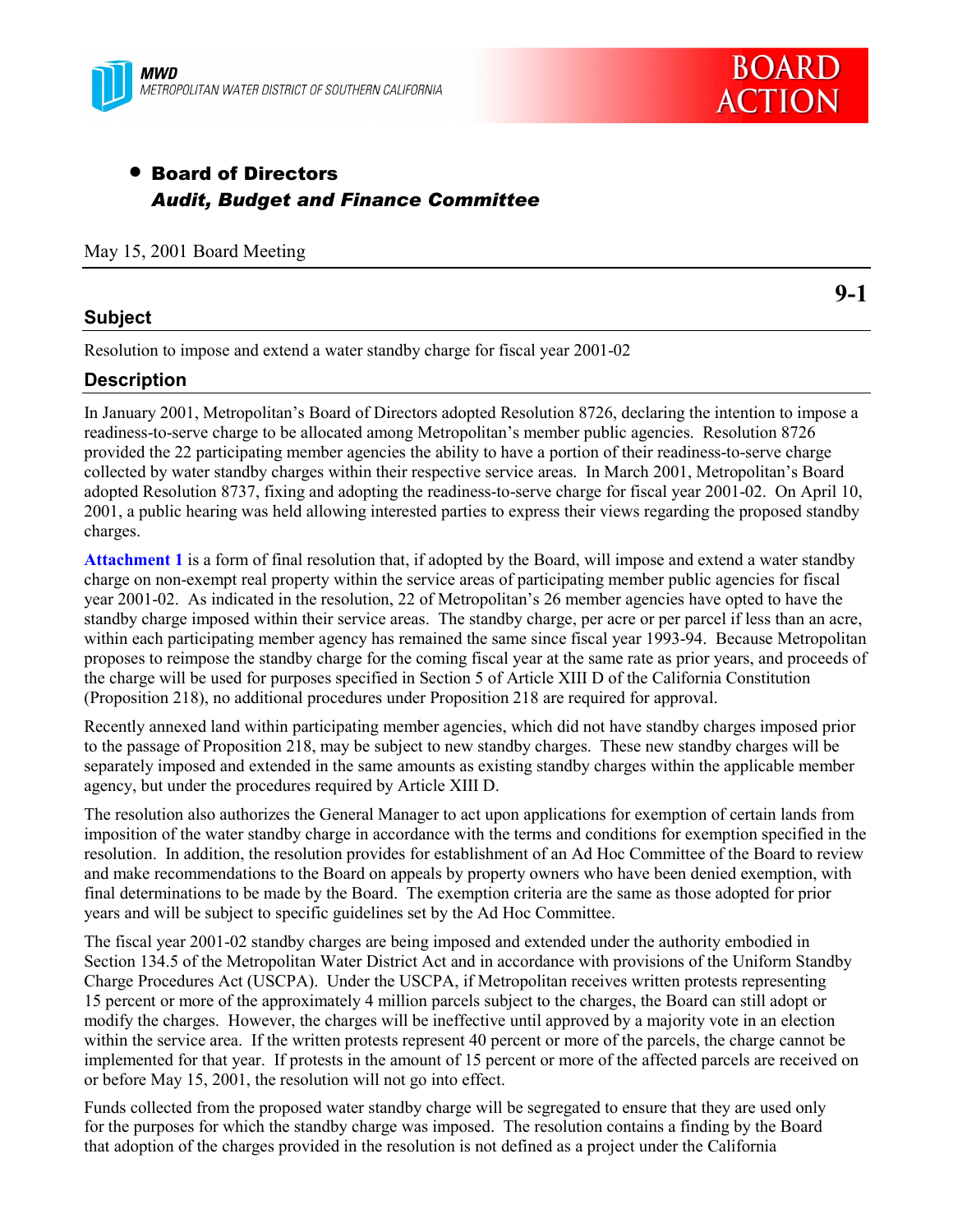Environmental Quality Act (CEQA), because the proposed action involves the creation of government funding mechanisms or other government fiscal activities which do not involve any commitment to any specific project which may result in a potentially significant physical impact on the environment (Section 15378(b)(4) of the State CEQA Guidelines).

## **Policy**

The fiscal year 2001-02 standby charges are being imposed and extended under the authority embodied in Section 134.5 of the Metropolitan Water District Act and in accordance with provisions of the Uniform Standby Charge Procedures Act.

### **Board Options/Fiscal Impacts**

#### **Option #1**

Determine that the resolution relating to the water standby charge is not subject to CEQA per Section 15378(b)(4) of the State CEQA Guidelines. Approve the resolution to impose and extend a water standby charge. **Fiscal Impact:** Continue to collect \$42 million in standby charges.

#### **Option #2**

Do not approve imposition of the water standby charge, which would require certain member agencies to collect their portion of the Readiness to Serve (RTS) charge by other means.

**Fiscal Impact:** \$42 million (approximately) in standby charges would not be collected.

### **Staff Recommendation**

Option #1

4/20/2001 *Brian G. Thomas Date*

*Chief Financial Officer*

*General Manager Date*

#### **Attachment 1 - Resolution**

BLA #958

4/20/2001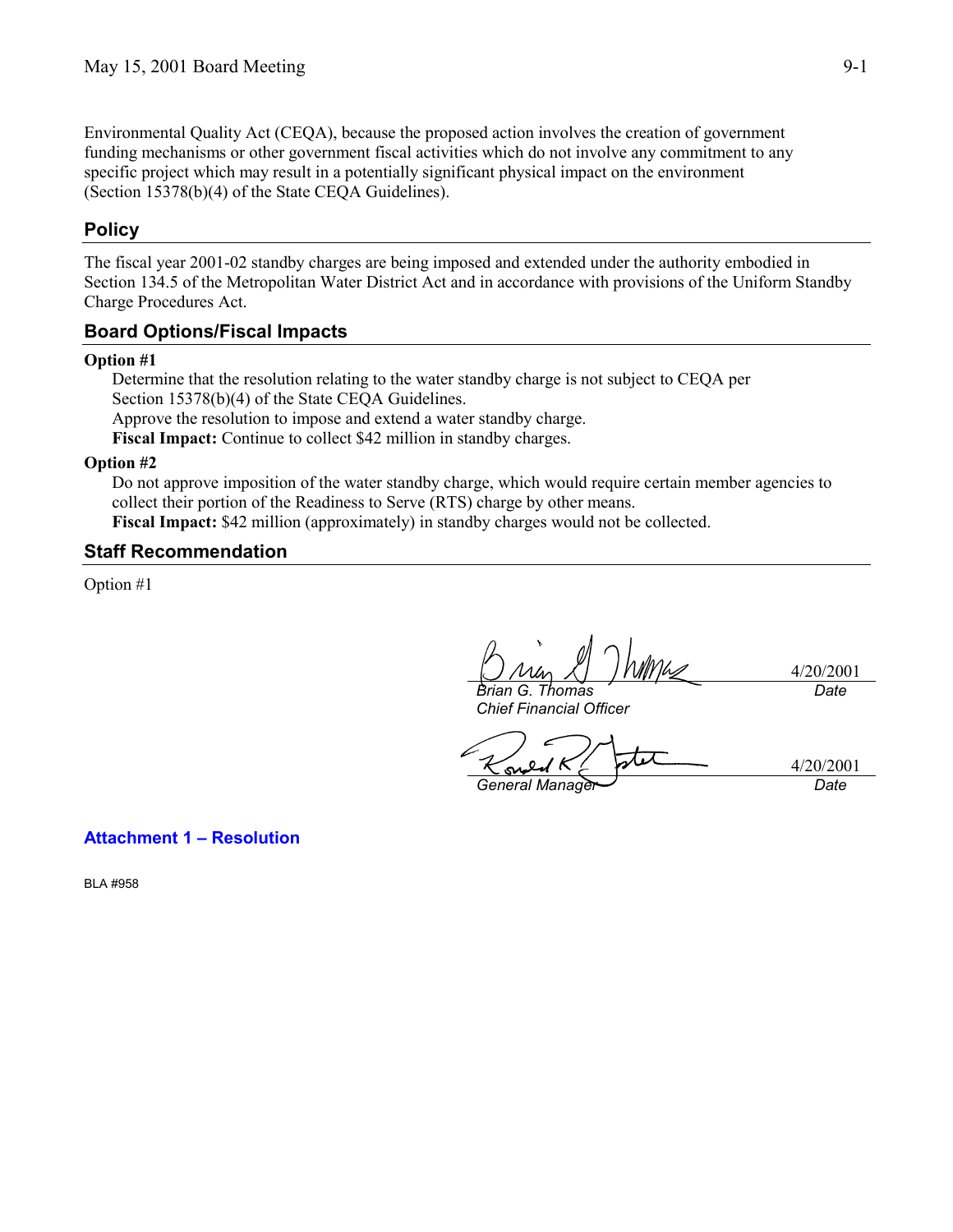May 15, 2001 Board Meeting 9-1 Attachment 1, Page 1 of 7

#### THE METROPOLITAN WATER DISTRICT OF SOUTHERN CALIFORNIA

### RESOLUTION **[\_\_\_\_]**

 $\mathcal{L}_\text{max}$ 

### **RESOLUTION OF THE BOARD OF DIRECTORS OF THE METROPOLITAN WATER DISTRICT OF SOUTHERN CALIFORNIA FIXING AND ADOPTING WATER STANDBY CHARGES FOR FISCAL YEAR 2001-2002**  $\mathcal{L}_\text{max}$  , and the set of the set of the set of the set of the set of the set of the set of the set of the set of the set of the set of the set of the set of the set of the set of the set of the set of the set of the

WHEREAS, by Resolution 8726, adopted at its meeting held January 9, 2001, the Board of Directors (Board) of The Metropolitan Water District of Southern California (Metropolitan) resolved and determined that the public interest and necessity require Metropolitan to develop a reliable source of revenues less susceptible to seasonal and annual variation, through imposition of a readiness-to-serve charge to be collected from Metropolitan's member public agencies; and that said readiness-to-serve charge should be in an amount sufficient to provide for payment of the debt service, not paid from ad valorem property taxes, of capital expenditures for projects needed to meet the reliability and quality needs at existing demand levels;

WHEREAS, at its meeting on March 13, 2001, the Board adopted Resolution 8737, "Resolution of the Board of Directors of The Metropolitan Water District of Southern California Fixing and Adopting Readiness-to-Serve-Charge;"

WHEREAS, pursuant to Resolution 8737, Metropolitan fixed and adopted a readiness-to-serve charge for fiscal year 2001-2002 in the amount of \$80,000,000 allocated among member agencies and levied as described in Resolution 8737;

WHEREAS, certain member public agencies of Metropolitan have elected to provide collection of all or a portion of their readiness-to-serve charge obligation through a Metropolitan water standby charge imposed on parcels within those member agencies;

WHEREAS, Metropolitan may fix different standby charge rates for parcels situated within different member public agencies;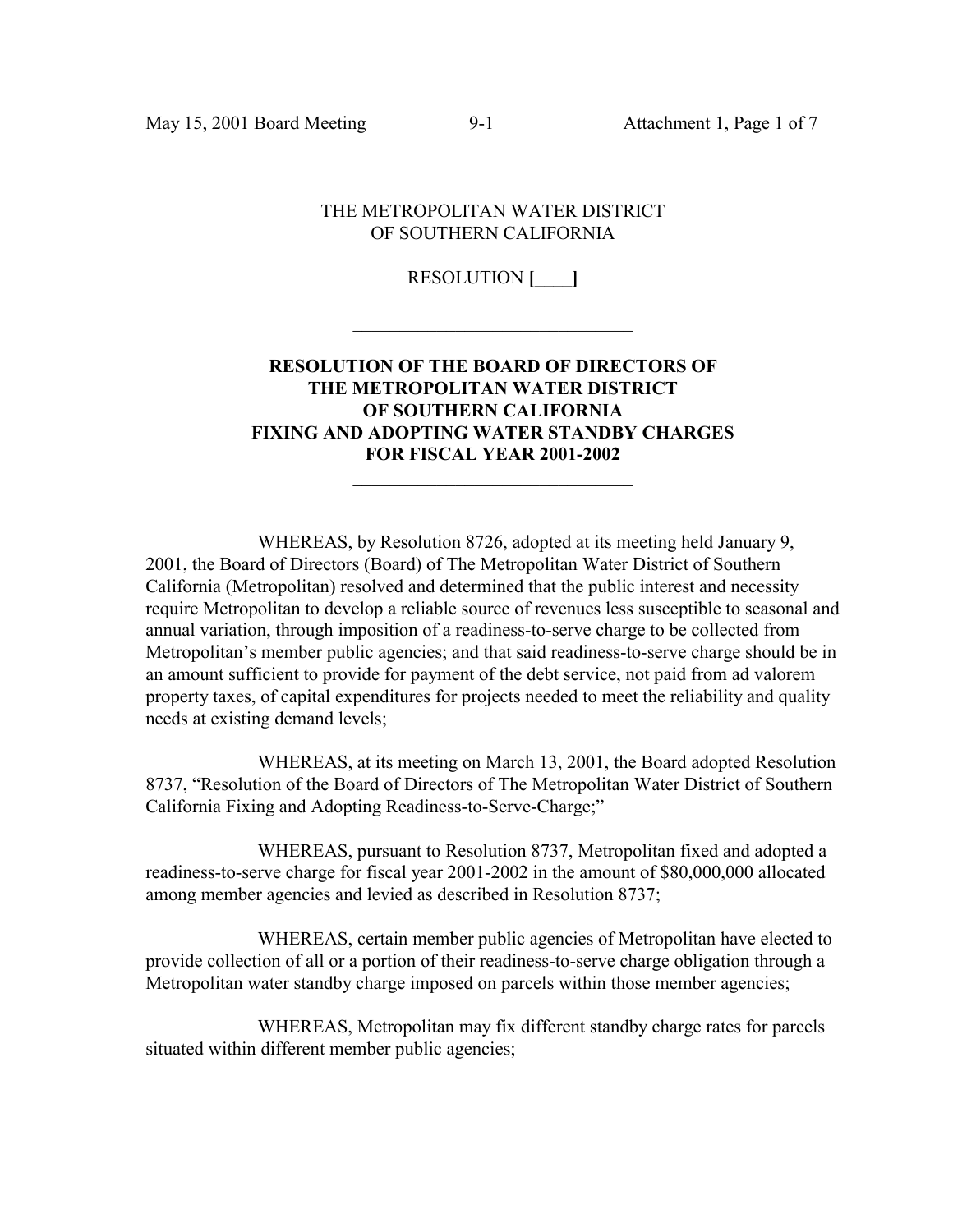| May 15, 2001 Board Meeting | $9 - 1$ | Attachment 1, Page 2 of 7 |
|----------------------------|---------|---------------------------|
|                            |         |                           |

WHEREAS, Metropolitan is willing to comply with the requests of member public agencies opting to have Metropolitan reimpose water standby charges within their respective territories, on the terms and subject to the conditions contained herein;

WHEREAS, the provisions of the Uniform Standby Charge Procedures Act (USCPA), sections 54984-54984.9 of the Government Code, are available to any local agency authorized by law to provide water or water service, and authorized to fix, levy, or collect any standby or availability charge or assessment in connection with the provision of that service;

WHEREAS, notice was given by Resolution 8726 to the public and to each member public agency of The Metropolitan Water District of Southern California of the intention of Metropolitan's Board to consider and take action at its regular meeting to be held May 15, 2001, on the General Manager's recommendation to impose a water standby charge for fiscal year 2001-2002 under authority of Section 134.5 of the Metropolitan Water District Act and the USCPA on land within the member public agencies providing such written request to Metropolitan, at the rates per acre of land, or per parcel of land less than an acre, specified in Resolution 8726;

WHEREAS, the particular charge, per acre or per parcel, applicable to land within each member public agency, the method of its calculation, and the specific data used in its determination are as specified in the Engineer's Report (the "Engineer's Report") dated December 2000, a draft of which was attached to Resolution 8726 and is on file with Metropolitan;

WHEREAS, the Board conducted a public hearing at its regular meeting on April 10, 2001, at which interested parties were given the opportunity to present their views regarding the proposed water standby charge and the Engineer's Report and to file written protests, if they so desired, for consideration prior to final implementation of the proposed water standby charges;

WHEREAS, notice of the proposed water standby charge and of a public hearing on the date and at the time and location specified in Resolution 8726 was published prior to said hearing, pursuant to Resolution 8726, in various newspapers of general circulation within Metropolitan's service area; and

WHEREAS, under the USCPA if written protests are received representing 15 percent or more of the parcels subject to the proposed water standby charges, which are not withdrawn, the Board may still adopt, revise, change, reduce or modify a charge, but such charges shall be ineffective until approved by a majority of the voters in an election within the affected territory, and if written protests are received representing 40 percent of the parcels subject to the proposed water standby charges no further proceedings may be had on such charges for at least one year.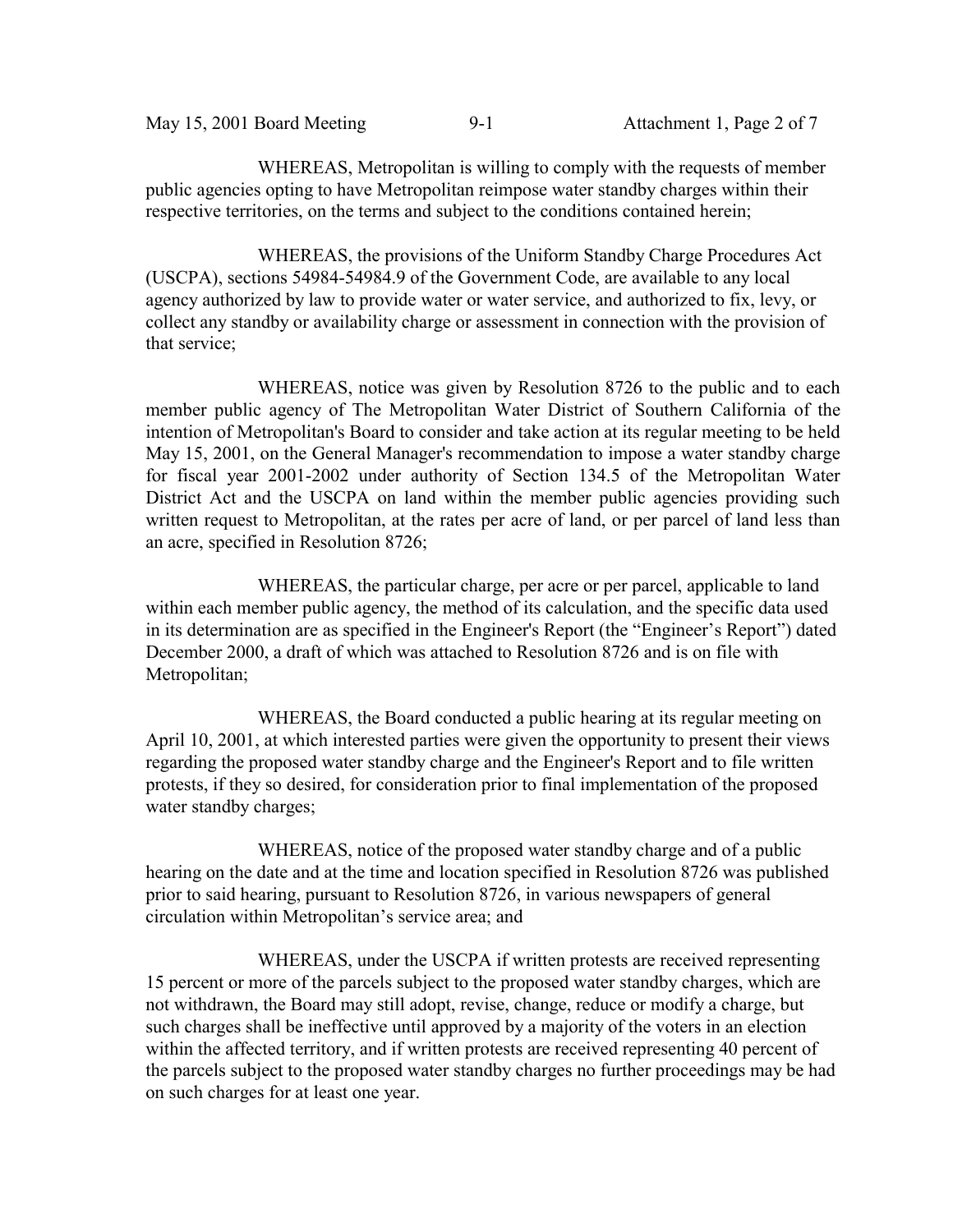|  | May 15, 2001 Board Meeting | $9-1$ | Attachment 1, Page 3 of 7 |
|--|----------------------------|-------|---------------------------|
|--|----------------------------|-------|---------------------------|

NOW THEREFORE**,** the Board of Directors of The Metropolitan Water District of Southern California does hereby resolve, determine and order as follows:

**Section 1.** That the Board of Directors of Metropolitan, pursuant to the Engineer's Report finds that lands within Metropolitan are benefited as described in such report and on that basis, hereby fixes and adopts a water standby charge for fiscal year 2001- 2002 on land within requesting member agencies of Metropolitan to which water is made available for any purpose, whether water is actually used or not, as specified in the Engineer's Report.

**Section 2**. That the rates of such water standby charge, per acre of land, or per parcel of land less than an acre, as shown in the Engineer's Report, may vary by member public agency, and shall not exceed the amount of Metropolitan's 1995-96 standby charge for the member public agency. The standby charge applicable to each electing member public agency, the method of its calculation, and the specific data used in its determination are as specified in the Engineer's Report which was prepared by a registered professional engineer certified by the State of California, which methodology is in accordance with Section 134.5 of the Metropolitan Water District Act.

**Section 3.** The water standby charge includes the reimposition of water standby charges on parcels with respect to which water standby charges have been imposed in fiscal year 1996-97 and annually thereafter ("pre-1997 standby charges") and the levy of standby charges on certain parcels annexed to Metropolitan and to an electing member agency after January 1997 ("post-1997 standby charges"). Only land within each electing member public agency with respect to which standby charges were imposed in fiscal 1996- 97 will be subject to the reimposition of pre-1997 standby charges for fiscal 2001-2002. Only land annexed to Metropolitan and to an electing member public agency with respect to which standby charges were approved in accordance with the procedures of Article XIIID, Section 4 of the California Constitution will be subject to the imposition or reimposition, as the case may be, of post-1997 standby charges for fiscal 2001-2002. The Engineer's Report lists parcels annexed or to be annexed to Metropolitan and to electing members during the 2001-2002 fiscal year, such parcels being subject to the post 1997 standby charge subject to annexation standby charges. All parcels referenced in the Engineer's Report are subject to post-1997 standby charges unless otherwise indicated. These parcels are identified in a listing filed with the Executive Secretary.

**Section 4.** That the water standby charge, per parcel or per acre, applicable to land within each electing member public agency as allocated in the Engineer's Report shall be as follows: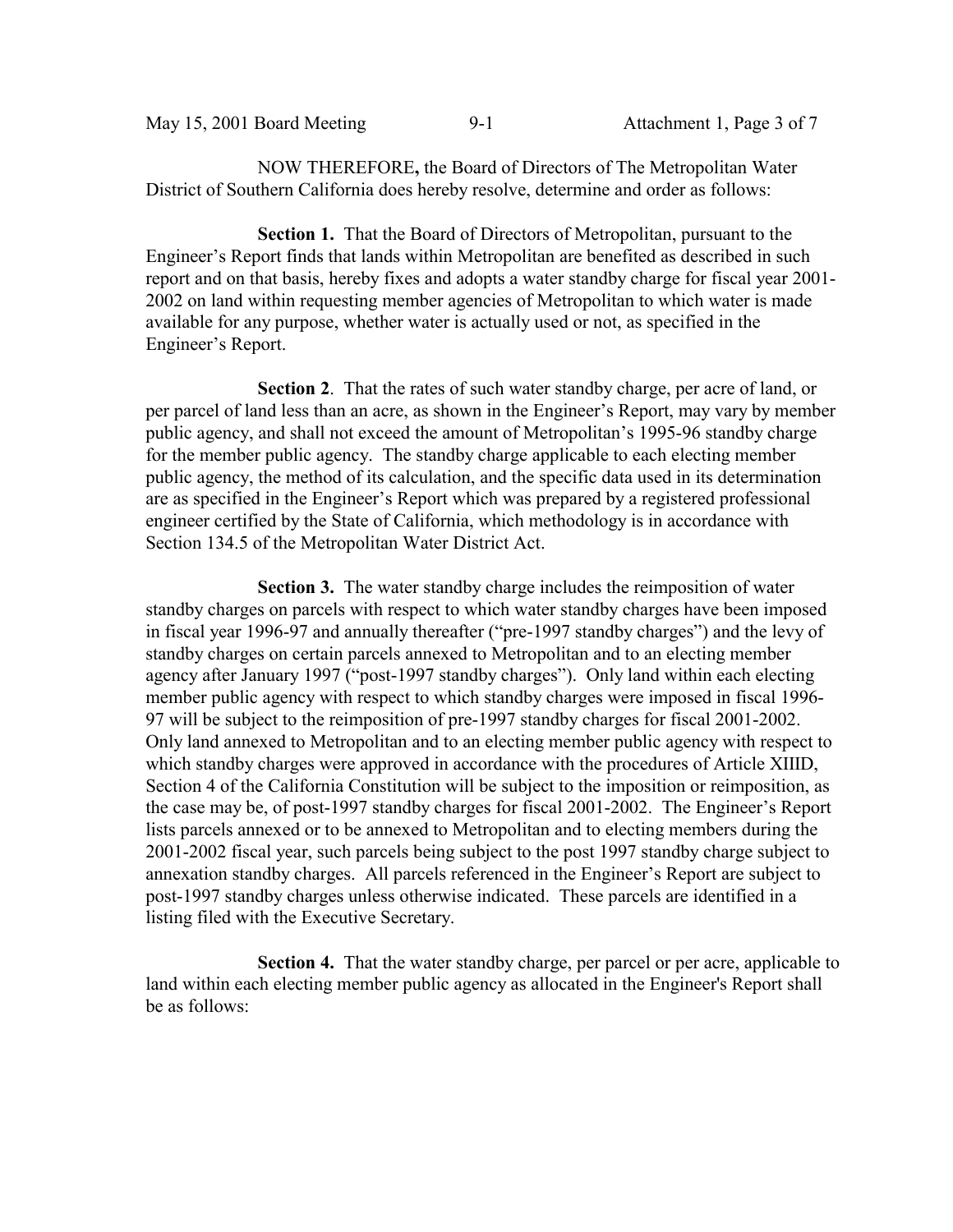$\overline{a}$ 

| 2001-2002 Water Standby Charge      |               |  |
|-------------------------------------|---------------|--|
| <b>Member Agency</b>                | <b>Amount</b> |  |
| Anaheim                             | \$8.55        |  |
| <b>Beverly Hills</b>                | $-0-$         |  |
| <b>Burbank</b>                      | 14.20         |  |
| Calleguas MWD                       | 9.58          |  |
| <b>Central Basin MWD</b>            | 10.44         |  |
| Chino Basin MWD                     | 7.59          |  |
| Coastal MWD <sup>1</sup>            | 11.60         |  |
| Compton                             | 8.92          |  |
| Eastern MWD                         | 6.94          |  |
| <b>Foothill MWD</b>                 | 10.28         |  |
| Fullerton                           | 10.71         |  |
| Glendale                            | 12.23         |  |
| Las Virgenes MWD                    | 8.03          |  |
| Long Beach                          | 12.16         |  |
| Los Angeles                         | $-0-$         |  |
| MWD of Orange Co. <sup>1</sup>      | 10.09         |  |
| Pasadena                            | 11.73         |  |
| San Diego CWA                       | 11.51         |  |
| San Fernando                        | 7.87          |  |
| San Marino                          | 8.24          |  |
| Santa Ana                           | 7.88          |  |
| Santa Monica                        | $-0-$         |  |
| Three Valleys MWD                   | 12.21         |  |
| Torrance                            | 12.23         |  |
| <b>Upper San Gabriel Valley MWD</b> | 9.27          |  |
| West Basin MWD                      | $-0-$         |  |
| Western MWD of Riverside Co.        | 9.23          |  |

<sup>&</sup>lt;sup>1</sup> In January 2001, the operations of the Coastal Municipal Water District and the Municipal Water District of Orange County were consolidated. The parcels within the territorial boundaries of the former water districts will continue to be subject to the standby rates as shown above.

**Section 5**. That with respect to annexation standby charges, the Engineer's Report separates the special benefits from the general benefits and identifies each of the parcels on which a special benefit is conferred. No annexation standby charge on any parcel exceeds the reasonable cost of the proportional special benefit conferred on that parcel, as shown in the Engineer's Report.

**Section 6.** That the water standby charge shall be collected on the tax rolls, together with the *ad valorem* property taxes which are levied by Metropolitan for the payment of pre-1978 voter approved indebtedness. Any amounts of such standby charges so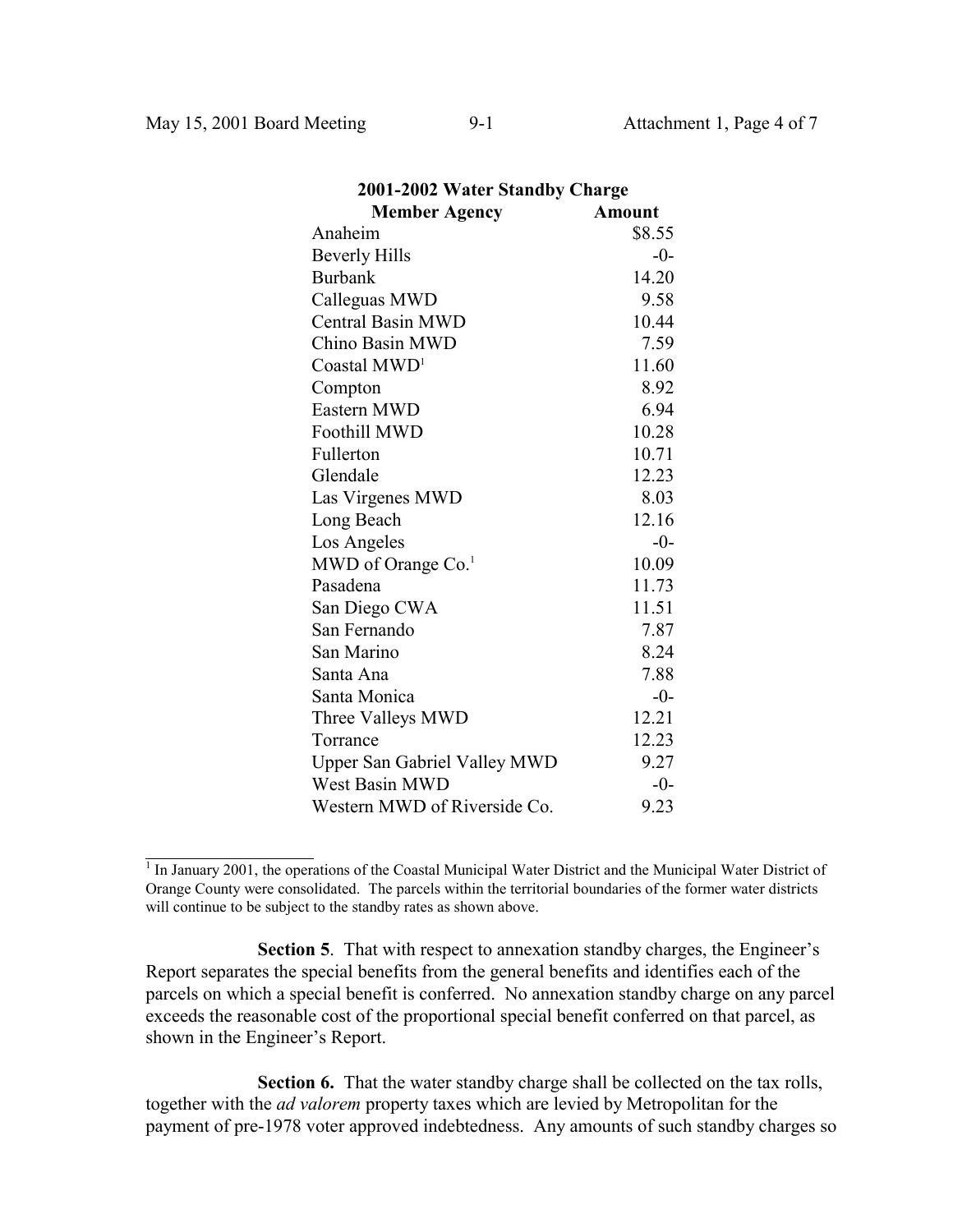collected shall be applied as a credit against the applicable member agency's obligation to pay a readiness-to-serve charge. After such member agency's readiness-to-serve charge allocation is fully satisfied, any additional collections shall be credited to other outstanding obligations of such member agency to Metropolitan or future readiness-to-serve obligations of such agency. Any member agency requesting to have all or a portion of its readiness-toserve charge obligation collected through standby charge levies within its territory as provided herein shall pay any portion not collected through net standby charge collections to Metropolitan within fifty days after Metropolitan issues an invoice for remaining readinessto-serve charges to such member agency, as provided in Administrative Code Section 4507.

**Section 7.** That the following exemption procedures apply with respect to pre-1997 standby charges:

(a) It is the intent of the Board that the following lands shall be exempt from the pre-1997 water standby charge: (1) lands owned by the Government of the United States, the State of California, or by any political subdivision thereof or any entity of local government; (2) lands permanently committed to open space and maintained in their natural state that are not now and will not in the future be supplied water; (3) lands not included in (1) or (2) above, which the General Manager, in his discretion, finds do not now and cannot reasonably be expected to derive a benefit from the projects to which the proceeds of the water standby charge will be applied; and (4) lands within any member public agency, subagency, or city if the governing body of such public entity elects and commits to pay out of funds available for that purpose, in installments at the time and in the amounts established by Metropolitan, the entire amount of the water standby charge which would otherwise be imposed upon lands within those public entities. However, no exemption from the pre-1997 water standby charge shall reduce the applicable member agency's readiness-to-serve charge obligation. The General Manager may develop and implement additional criteria and guidelines for exemptions in order to effectuate the intent expressed herein.

(b) The General Manager shall establish and make available to interested applicants procedures for filing and consideration of applications for exemption from the water standby charge pursuant to subsections (2) and (3) of Section 7(a) above. All applications for such exemption and documents supporting such claims must be received by Metropolitan in writing on or before December 31, 2001. The General Manager is further directed to review any such applications for exemption submitted in a timely manner to determine whether the lands to which they pertain are eligible for such exemption and to allow or disallow such applications based upon those guidelines. The General Manager shall also establish reasonable procedures for the filing and timing of the appeals from his determination.

(c) The Budget and Finance Committee of Metropolitan's Board of Directors shall hear appeals from determinations by the General Manager to deny or qualify an application for exemption from the pre-1997 water standby charge. The Budget and Finance Committee shall consider such appeals and make recommendations to the Board to affirm or reverse the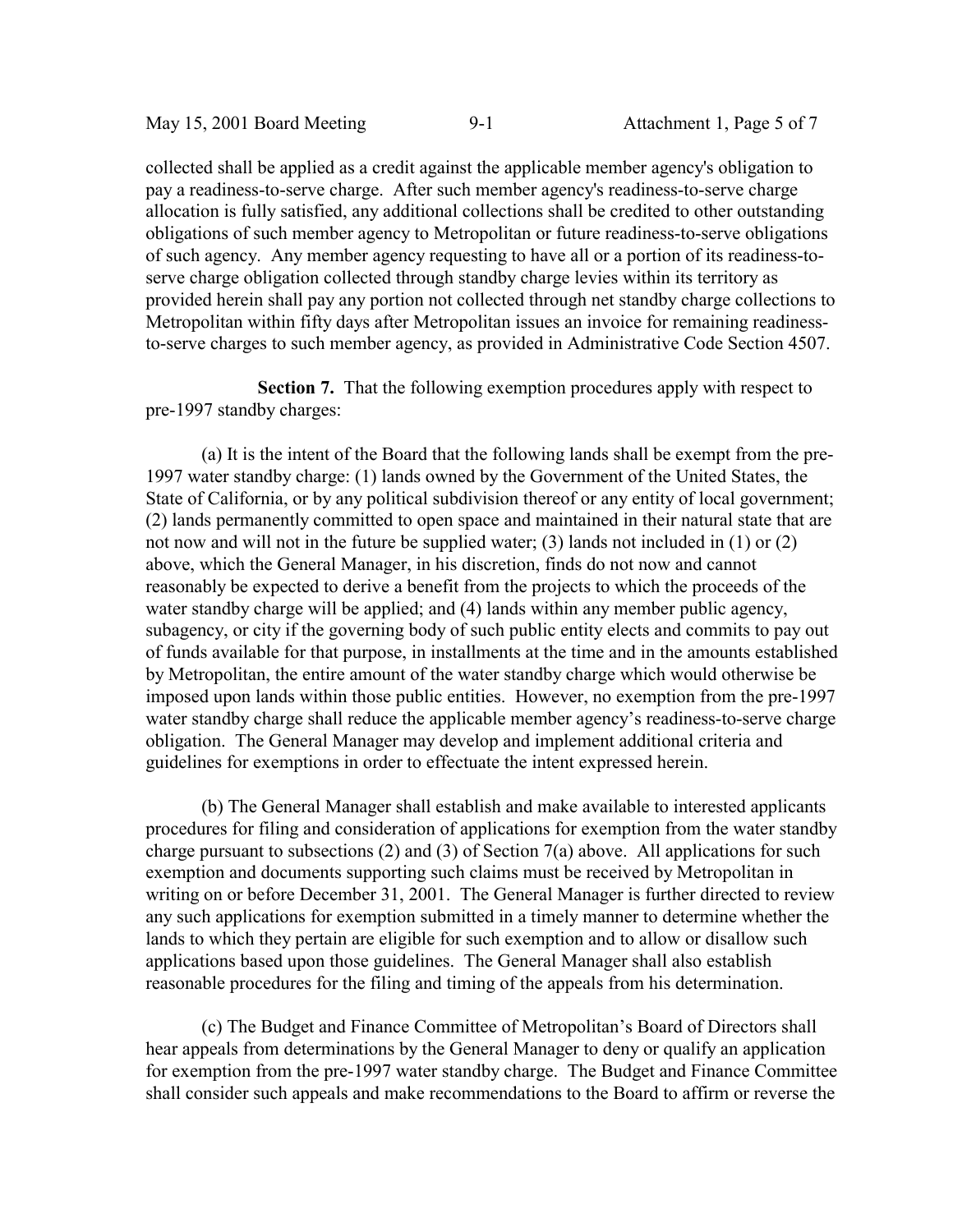May 15, 2001 Board Meeting 9-1 Attachment 1, Page 6 of 7

General Manager's determinations. The Board shall act upon such recommendations and its decision as to such appeals shall be final.

**Section 8.** That no exemption from the water standby charge shall reduce the applicable member agency's readiness-to-serve charge obligation, nor shall any failure to collect, or any delay in collecting, any standby charges excuse or delay payment of any portion of the readiness-to-serve charge when due. All amounts collected as water standby charges pursuant to this Resolution shall be applied solely as credits to the readiness-to-serve charge of the applicable member agency, with any excess collections being carried forward and credited against other outstanding obligations of such member agency to Metropolitan.

**Section 9.** That the readiness-to-serve charge is imposed by Metropolitan as a rate, fee or charge on its member agencies, and is not a fee or charge imposed upon real property or upon persons as incidents of property ownership, and the water standby charge is imposed within the respective territories of electing member agencies as a mechanism for collection of the readiness-to-serve charge. In the event that the water standby charge, or any portion thereof, is determined to be an unauthorized or invalid fee, charge or assessment by a final judgment in any proceeding at law or in equity, which judgment is not subject to appeal, or if the collection of the water standby charge shall be permanently enjoined and appeals of such injunction have been declined or exhausted, or if Metropolitan shall determine to rescind or revoke the water standby charge, then no further standby charge shall be collected within any member agency and each member agency which has requested imposition of Metropolitan water standby charges as a means of collecting its readiness-toserve charge obligation shall pay such readiness-to-serve charge obligation in full, as if imposition of such water standby charges had never been sought.

**Section 10.** That the General Manager is hereby authorized and directed to take all necessary action to secure the collection of the water standby charge by the appropriate county officials, including payment of the reasonable cost of collection.

**Section 11.** That the General Manager and the General Counsel are hereby authorized to do all things necessary and desirable to accomplish the purposes of this Resolution, including, without limitation, the commencement or defense of litigation.

**Section 12.** That this Board finds that adoption of the charges provided in this Resolution is not defined as a Project under the California Environmental Quality Act (CEQA), because the proposed action involves the creation of government funding mechanisms or other government fiscal activities which do not involve any commitment to any specific project which may result in a potentially significant physical impact on the environment (section 15378(b)(4) of the CEQA Guidelines).

**Section 13.** That if any provision of this Resolution or the application to any member agency, property or person whatsoever is held invalid, that invalidity shall not affect